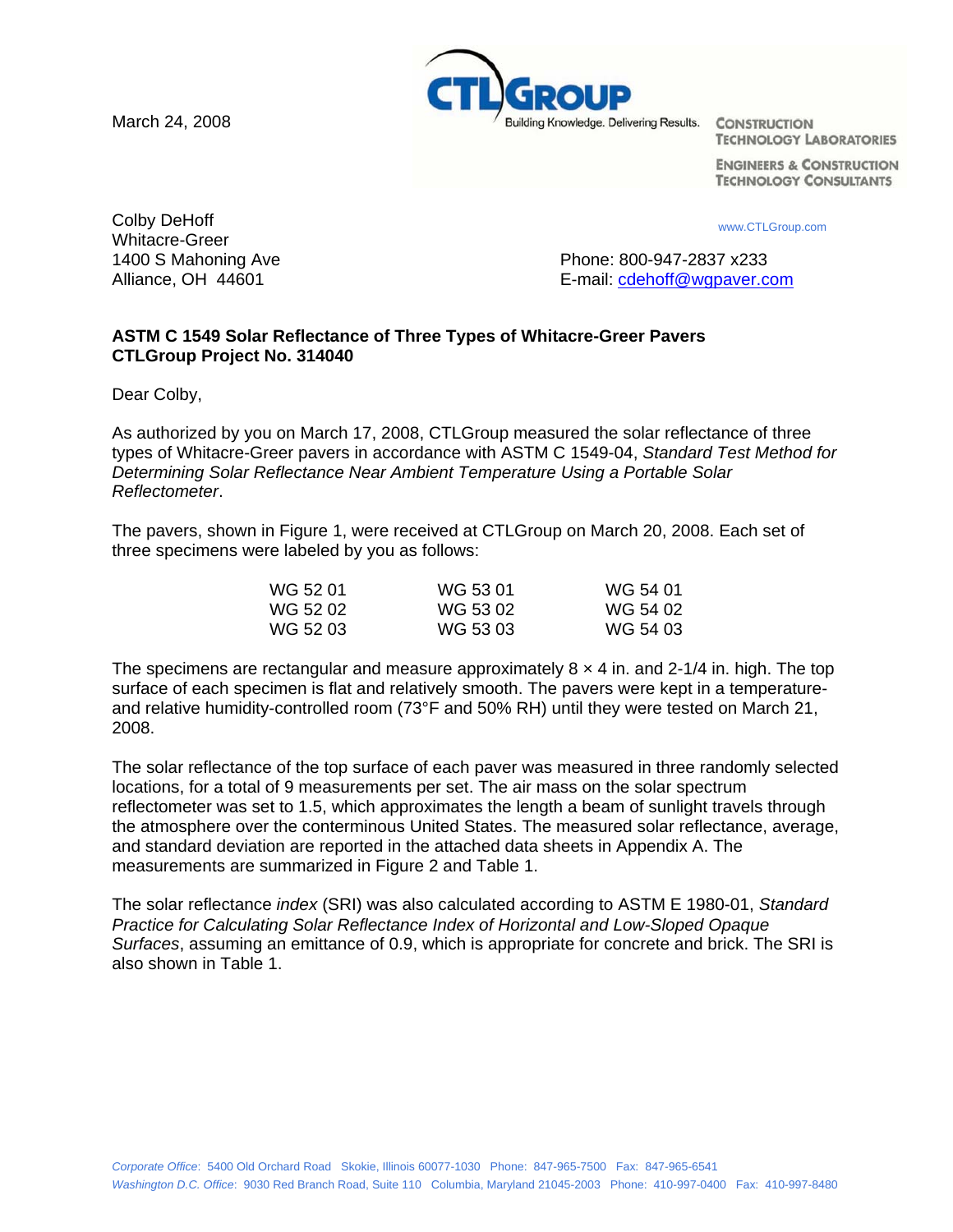If you have any questions, please do not hesitate to call.

Sincerely,

edgo Morceau

Medgar Marceau, PE (Illinois), CSI, LEED-AP Building Science Engineer Building Science and Sustainability

MMarceau@CTLGroup.com Phone: (847) 972-3154



**Figure 1. Pavers labeled WG 52 01 to 03 (left, top to bottom), WG 53 01 to 03 (center, top to bottom), and WG 54 01 to 03 (right, top to bottom).** 

**Table 1. Average Solar Reflectance, Standard Deviation and Solar Reflectance Index (Rounded)** 

| Paver label | Solar reflectance | <b>Standard deviation</b> | Solar reflectance<br>index (SRI)* |
|-------------|-------------------|---------------------------|-----------------------------------|
| WG 52       | 0.39              | 0.02                      | 44                                |
| WG 53       | 0.32              | 0.003                     | 34                                |
| WG 54       | 0.29              | 0.005                     |                                   |

\*Assuming an emittance of 0.9, which is appropriate for concrete.

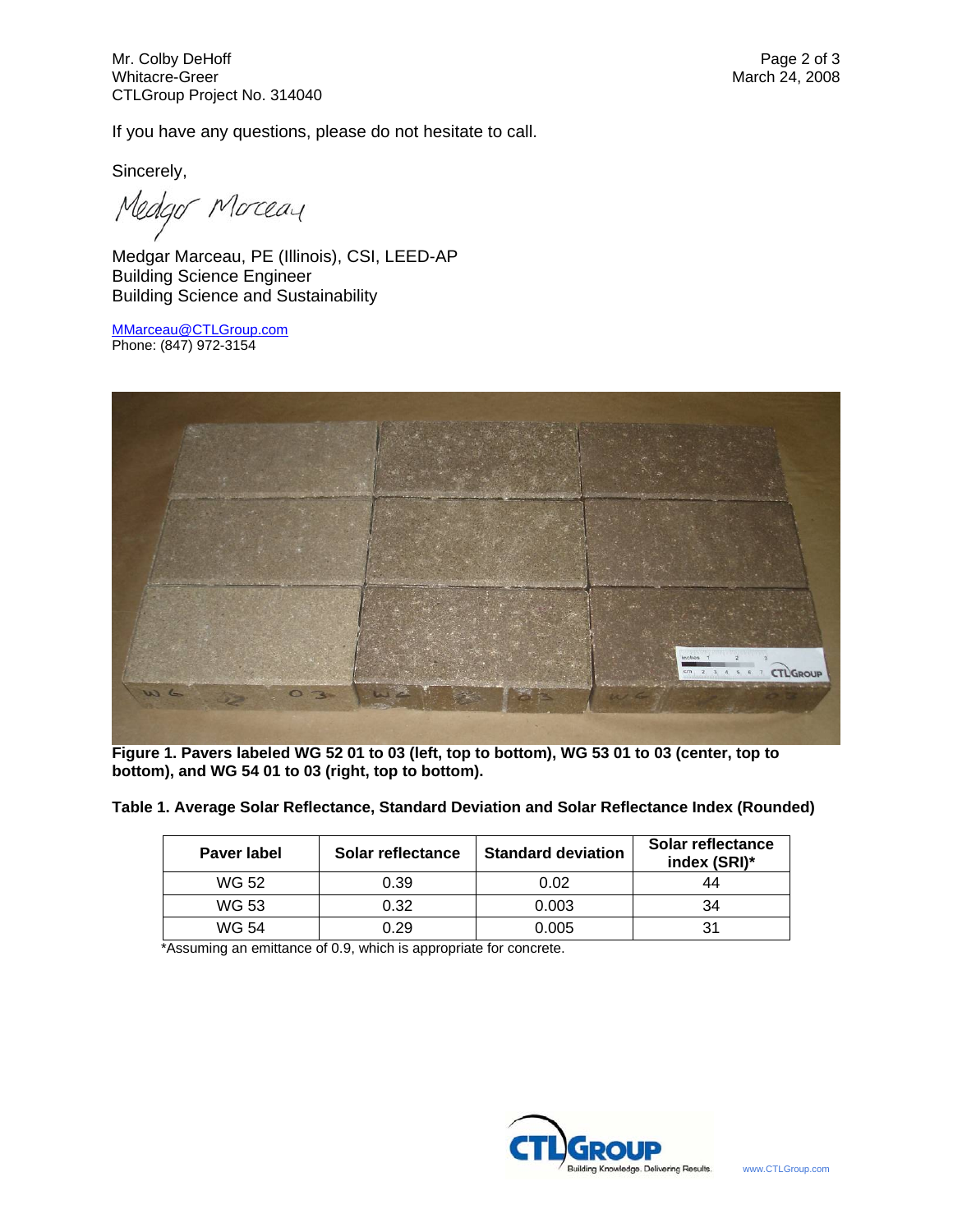

**Figure 2. Solar reflectance of three types of Whitacre-Greer pavers was measured according to ASTM C 1549. The solid dot represents one of three measurements per paver, and the circle-andcross represents the average of nine measurements per type.** 

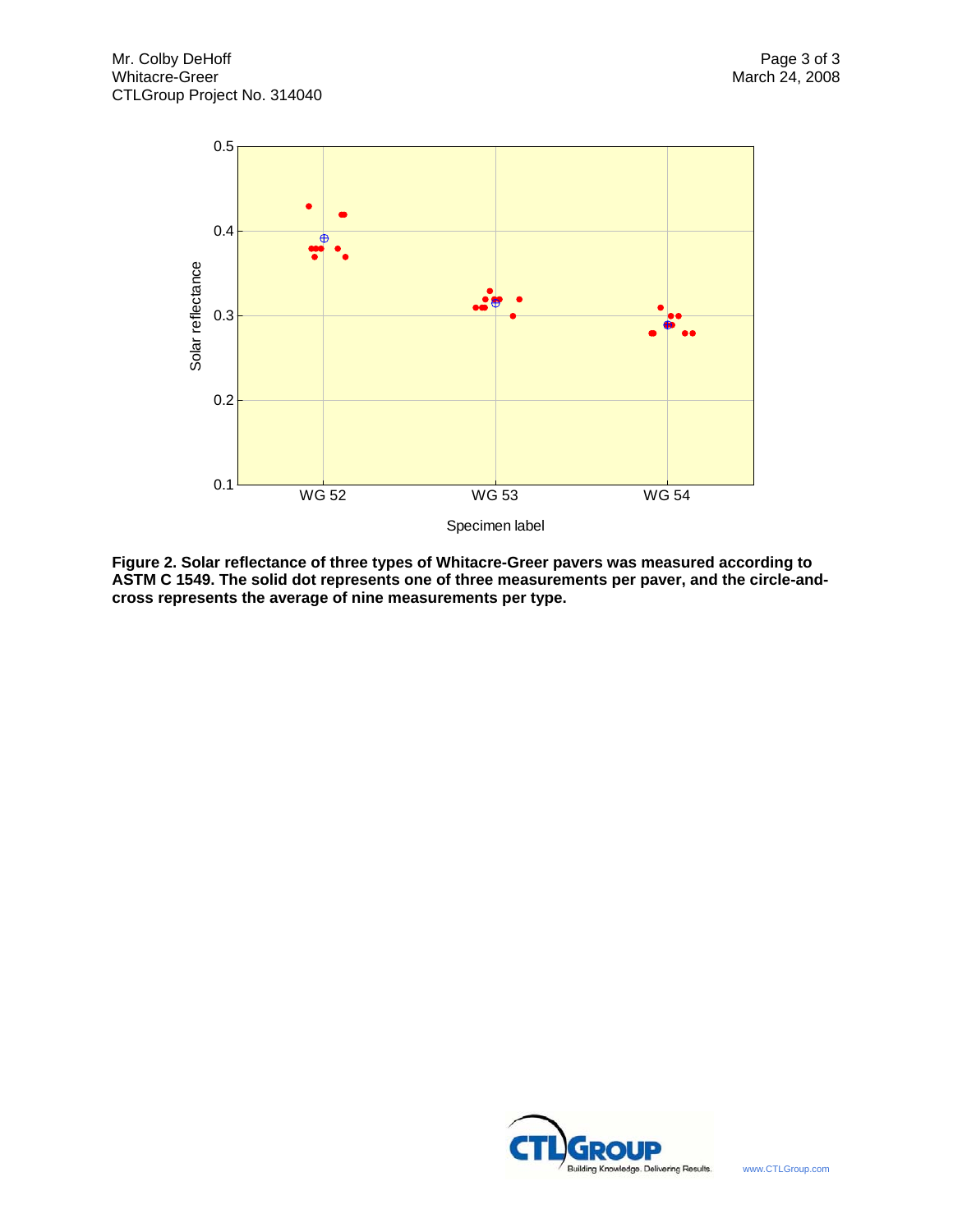# **APPENDIX A**

ASTM C 1549, SOLAR REFLECTANCE NEAR AMBIENT TEMPERATURE USING A PORTABLE SOLAR REFLECTOMETER, DATA SHEETS

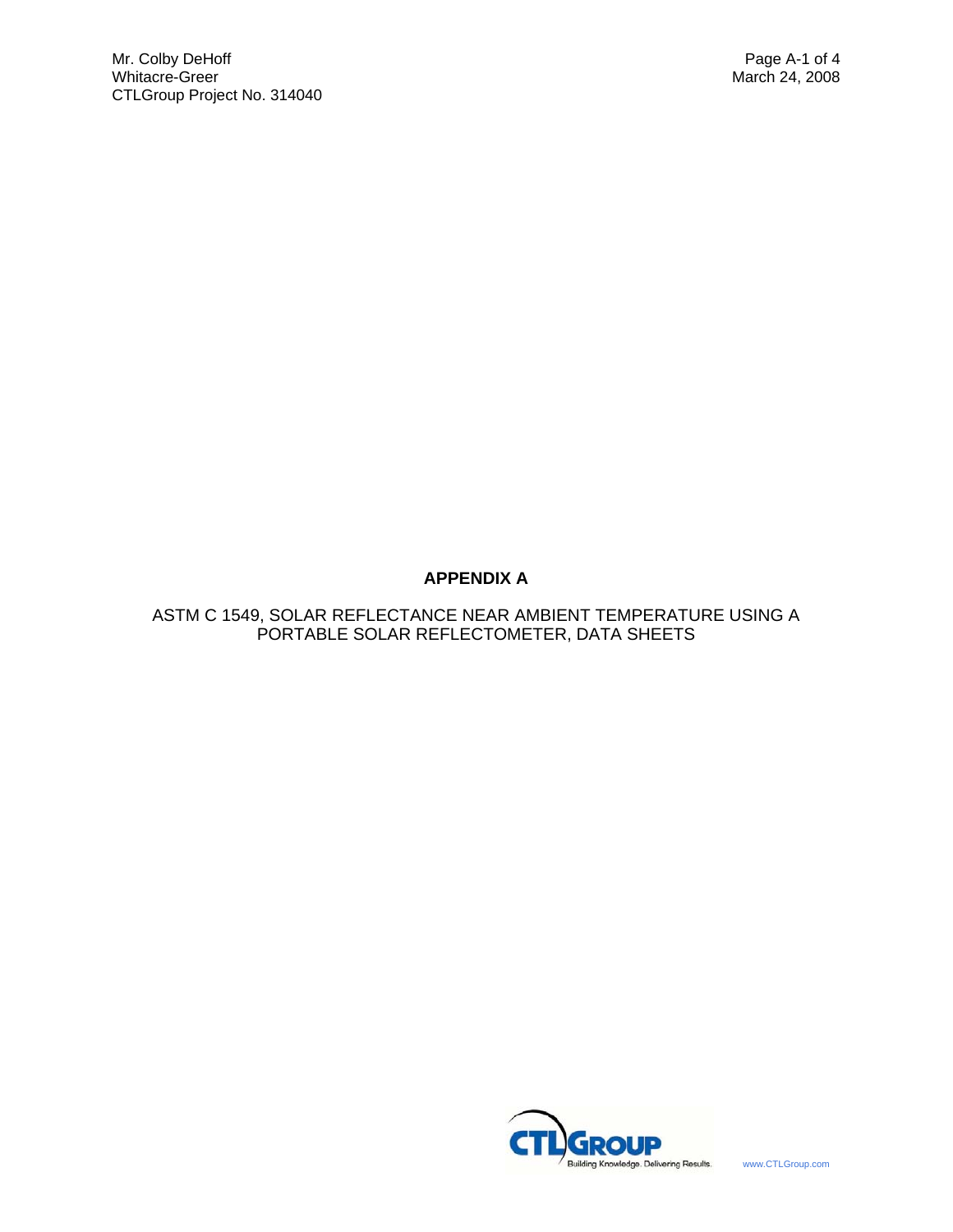

**CONSTRUCTION TECHNOLOGY LABORATORIES ENGINEERS & CONSTRUCTION TECHNOLOGY CONSULTANTS** www.CTLGroup.com

| Client:  | <b>Whitacre-Greer</b>       | CTLGroup project no.:  | 314040        |
|----------|-----------------------------|------------------------|---------------|
| Proiect: | C1549 Whitacre-Greer Pavers | CTLGroup project mgr.: | M. Marceau    |
|          |                             | Analyst:               | M. Marceau    |
| Contact: | Colby DeHoff                | Approved:              | J. Shearer    |
|          | 800-947-2837 x233           | Date tested:           | 2008 March 21 |
|          |                             |                        |               |

### ASTM C 1549, Solar Reflectance Near Ambient Temperature Using a Portable Solar Reflectometer <sup>1, 2</sup> **WG 52**

| Specimen                              | Location                                   | Location<br>reflectance | Specimen<br>reflectance |
|---------------------------------------|--------------------------------------------|-------------------------|-------------------------|
|                                       | 1                                          | 0.38                    |                         |
| WG 5201                               | $\overline{2}$                             | 0.38                    | 0.38                    |
|                                       | 3                                          | 0.38                    |                         |
|                                       | 1                                          | 0.37                    |                         |
| WG 52 02                              | $\overline{c}$                             | 0.37                    | 0.37                    |
|                                       | 3                                          | 0.38                    |                         |
|                                       | 1                                          | 0.43                    |                         |
| WG 5203                               | $\overline{c}$                             | 0.42                    | 0.42                    |
|                                       | 3                                          | 0.42                    |                         |
| <b>Standard deviation</b>             |                                            | 0.02                    |                         |
| <b>Overall average</b>                |                                            | 0.39                    |                         |
|                                       | Solar reflectance index (SRI) <sup>3</sup> | Low wind                | 42                      |
|                                       | corresponding to convective                | <b>Medium wind</b>      | 44                      |
| coefficients of three wind conditions |                                            | <b>High wind</b>        | 45                      |

1. Tested in accordance with ASTM C 1549 - 04, *Standard Test Method for Determining Solar Reflectance Near Ambient Temperature Using a Portable Solar Reflectometer* .

2. Air mass index is 1.5.

3. Solar reflectance index calculated according to ASTM E 1980 - 01, *Standard Practice for Calculating Solar Reflectance Index of Horizontal and Low-Sloped Opaque Surfaces* with an emittance for concrete or brick of 0.9.

Page A-2 of 4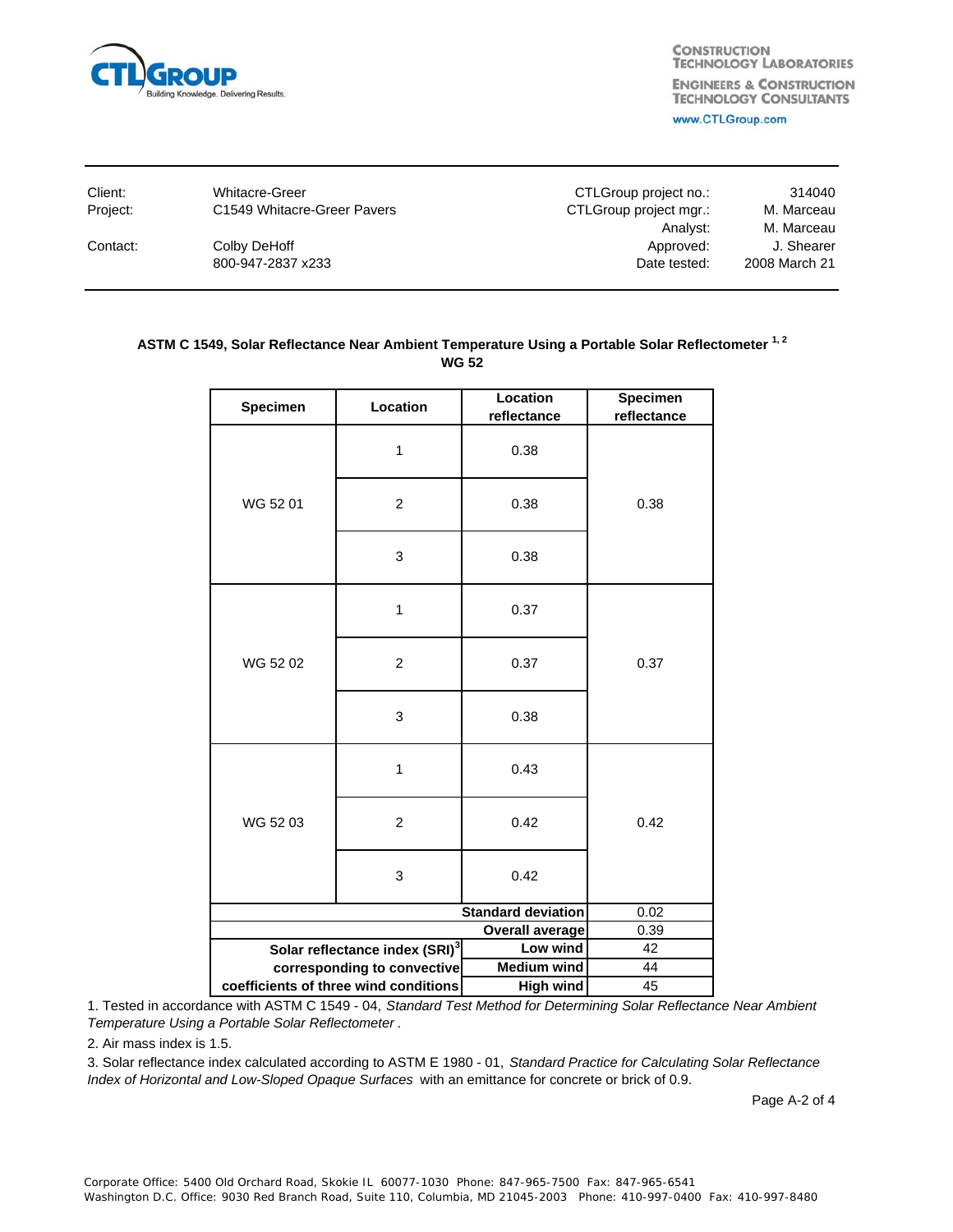

**CONSTRUCTION TECHNOLOGY LABORATORIES ENGINEERS & CONSTRUCTION TECHNOLOGY CONSULTANTS** www.CTLGroup.com

| Client:  | <b>Whitacre-Greer</b>       | CTLGroup project no.:  | 314040        |
|----------|-----------------------------|------------------------|---------------|
| Project: | C1549 Whitacre-Greer Pavers | CTLGroup project mgr.: | M. Marceau    |
|          |                             | Analyst:               | M. Marceau    |
| Contact: | Colby DeHoff                | Approved:              | J. Shearer    |
|          | 800-947-2837 x233           | Date tested:           | 2008 March 21 |

### ASTM C 1549, Solar Reflectance Near Ambient Temperature Using a Portable Solar Reflectometer <sup>1, 2</sup> **WG 53**

| Specimen                                               | Location                    | Location<br>reflectance | Specimen<br>reflectance |
|--------------------------------------------------------|-----------------------------|-------------------------|-------------------------|
|                                                        | 1                           | 0.32                    |                         |
| WG 53 01                                               | $\overline{2}$              | 0.31                    | 0.31                    |
|                                                        | 3                           | 0.31                    |                         |
|                                                        | 1                           | 0.32                    |                         |
| WG 5302                                                | $\overline{2}$              | 0.31                    | 0.32                    |
|                                                        | 3                           | 0.33                    |                         |
|                                                        | 1                           | 0.32                    |                         |
| WG 5303                                                | $\overline{c}$              | 0.32                    | 0.31                    |
|                                                        | 3                           | 0.30                    |                         |
| <b>Standard deviation</b>                              |                             | 0.003                   |                         |
| <b>Overall average</b>                                 |                             | 0.32                    |                         |
| Solar reflectance index (SRI) <sup>3</sup><br>Low wind |                             | 33                      |                         |
|                                                        | corresponding to convective | <b>Medium wind</b>      | 34                      |
| coefficients of three wind conditions                  |                             | <b>High wind</b>        | 36                      |

1. Tested in accordance with ASTM C 1549 - 04, *Standard Test Method for Determining Solar Reflectance Near Ambient Temperature Using a Portable Solar Reflectometer* .

2. Air mass index is 1.5.

3. Solar reflectance index calculated according to ASTM E 1980 - 01, *Standard Practice for Calculating Solar Reflectance Index of Horizontal and Low-Sloped Opaque Surfaces* with an emittance for concrete or brick of 0.9.

Page A-3 of 4